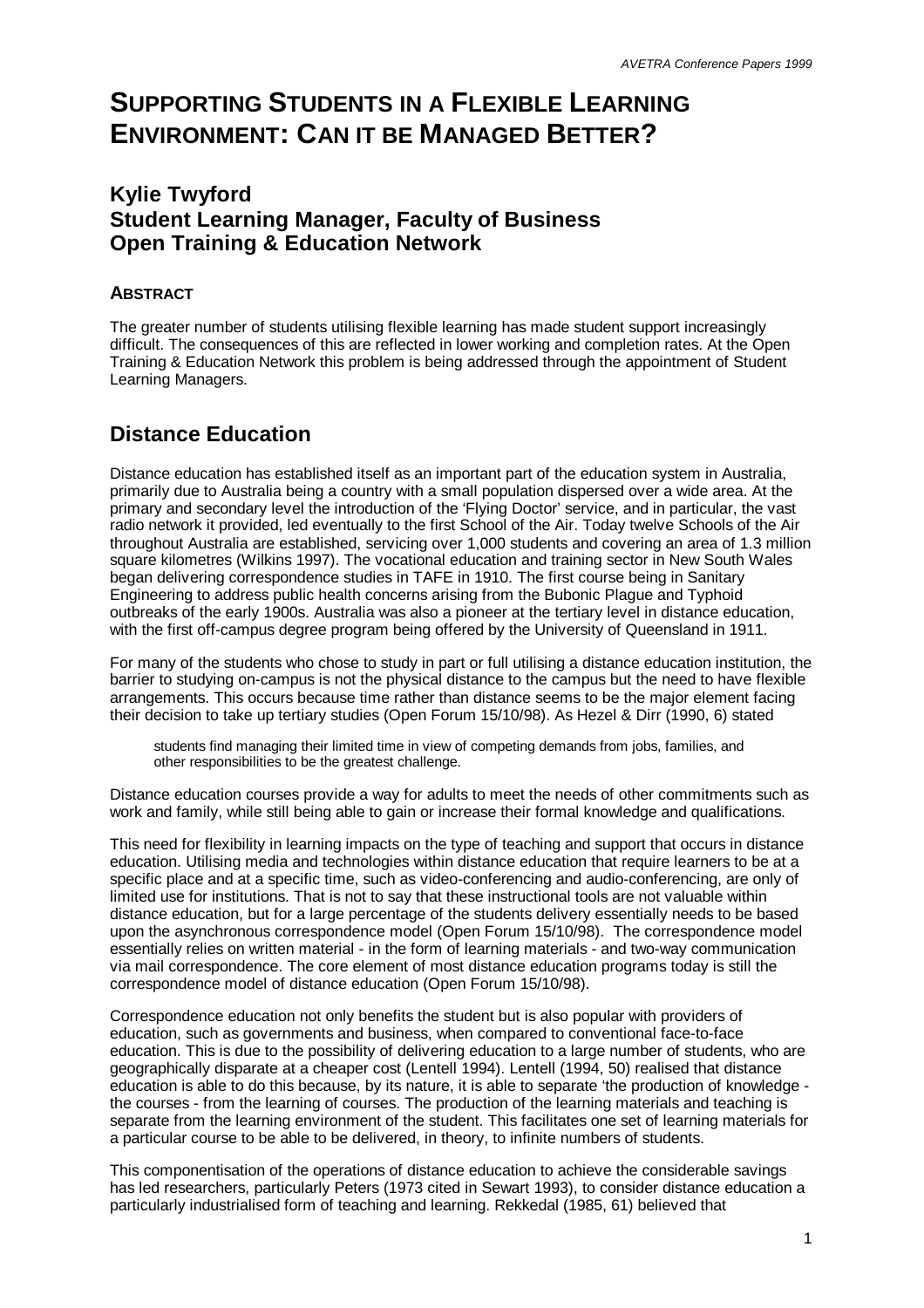the rationalisation and industrialisation of distance education, which has been necessary to cater for large student groups and at the same time keep down expenses, results in a division of work and a depersonalisation of instruction.

This depersonalisation of the instruction changed the relationship between the teacher and student that traditionally existed in tertiary education. The elements of mass production that developed in correspondence education ended the students having a relationship with an individual teacher.

Potter (1983) decided to investigate student and teacher opinions on the correspondence model referred to as the home study model by Potter - at Murdoch University in Western Australia. He undertook to assess student and teachers' opinions, through a mail survey, to determine their perceptions on the current modes of delivery and interaction. He then elicited their preferred form of external studies and amount of interaction with teachers.

The overall impression given by 84% of the respondents - both teachers and students - was that the current external studies process at Murdoch University was most adequately described as 'home study'. Home study being defined in the survey as

the course-writer's responsibility was perceived to be the production of a comprehensive package; the tutor's responsibility was to mark assignments; and the student's responsibility to work through the course alone. Interaction between the student and the tutor was acknowledged to be minimal' (Potter 1983, 101).

However, the survey revealed that the preferred form of external studies experience identified by students and tutors was the *distance teaching* mode of external studies. This was described within the survey as

the student is guided through the course by the tutor who supplements course materials with faceto-face and/or telephone-based interaction' (Potter 1983, 101).

This preference for the distance teaching mode of external studies suggests that the preference for a process that incorporated more interaction between the teacher and the student than occurs in home study or more commonly known as correspondence study.

This preference for greater interaction between the teacher and the student, is indicative of the isolation students feel in correspondence study. Harrington (1979 cited in Sweet 1986) suggested that the most frequently stated reason for non-completion in correspondence study was the sense of isolation. Cropley & Kahl (1983) found that the consequence of this sense of isolation was that the students were less confident about their ability to complete their studies. Towles, Ellis & Spencer (1993) agreed, saying that without the additional support of the institution, the distance learner is dependent on self-motivation to see each course to completion. Given that correspondence courses are largely self-paced, Towles, Ellis & Spencer (1993, 3) clearly identified that an institution rarely knows in advance that a student may be at risk of not completing.

The problem of students not persisting with distance education courses has not gone unnoticed. Powell (1991) noting that against the worldwide growth of distance education, there remained a major problem with high rates of attrition. The high attrition rates in distance education represent an unsatisfactory outcome for the students, for their teachers and particularly for the organisations concerned. As Scales (1984) identified, from an institutional perspective the wastage resulting from incomplete subjects and courses is a major concern, particularly at times of fiscal restraint. Distance education administrators, hence, are anxious to identify the reasons for students not persisting and approaches that will minimise non-working students and maximise subject completions. It is the management of the approaches to improve persistence in a flexible learning environment that is becoming the focus of student support systems.

## **Student Support Systems**

Student support services are the interface between the institution and its students (Sewart 1993). There are many different student support systems in distance education, with the style of student support system depending on a number of variables such as the market aimed at, the delivery system and the culture in which it operates (Sewart 1993). It is the development of the student support system within the Open Training & Education Network (OTEN), the distance education specialist Institute within TAFE NSW, that is the focus of this paper.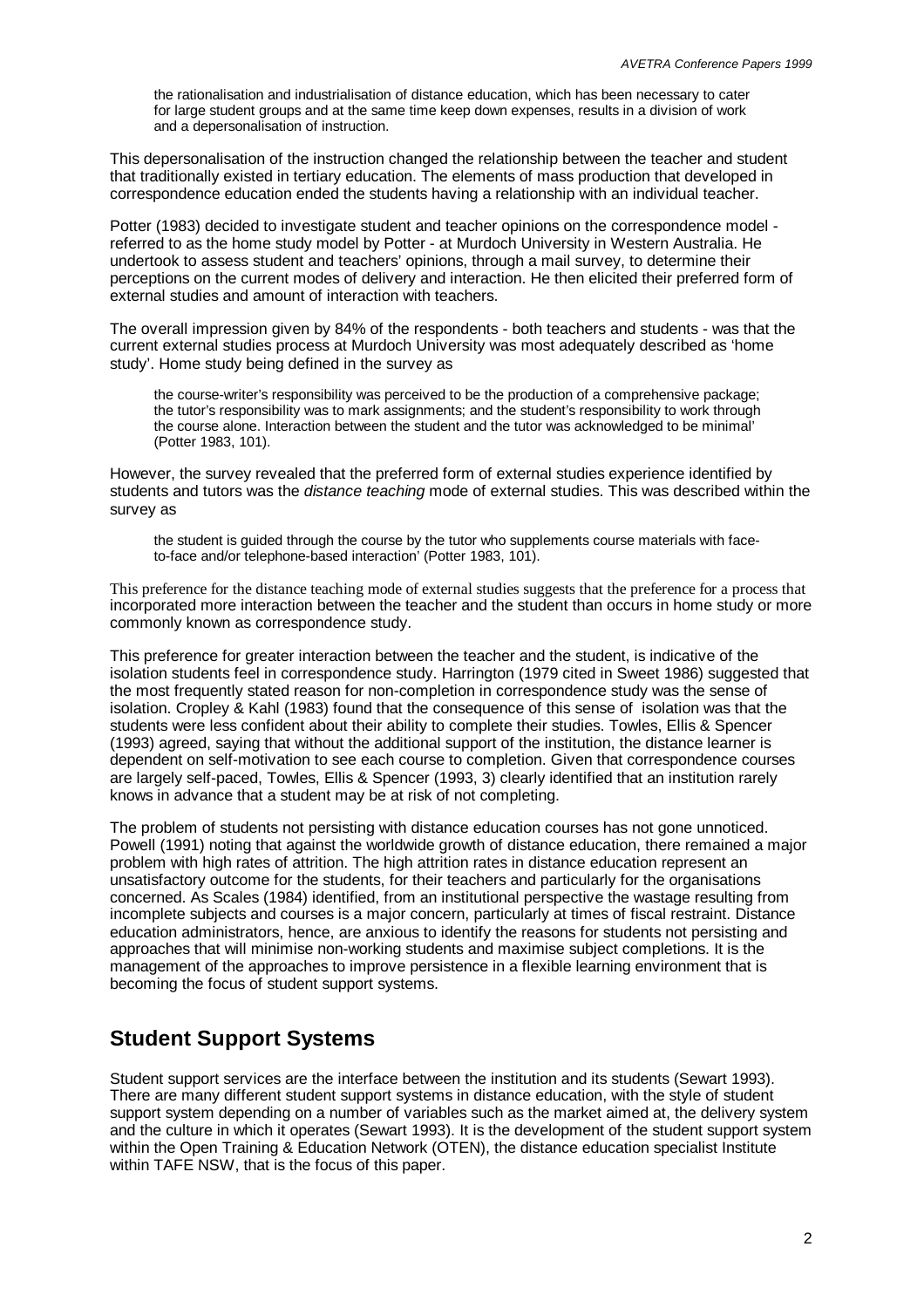OTEN is an Institute of the New South Wales Technical and Further Education (TAFE NSW) organisation within the Department of Education and Training. The role of TAFE NSW is to provide vocational education and training to a wide variety of industries, and also to provide basic and prevocational education. OTEN is the largest distance education provider in Australia, with student enrolments consistently above 30,000 each academic year, and approximately 750 staff, including 140 full-time teachers, 150 part-time teachers, and 610 off-site teachers. OTEN is divided into four (4) teaching faculties which relate to the general course orientation.

At OTEN, the student support system operates in two dimensions. Firstly, there is the Integrated Learning and Equity Support (ILES) department in the Institute. This department is dedicated to the support of students with specific needs, for example students with physical, learning, hearing, or visual difficulties and, through the Integrated Student Support System (ISSS), identifying and assisting working students who are encountering difficulties. ILES is well respected, being recognised as a model of good practice in the area of student support, especially in relation to integrating their services with other personnel and sections within the organisation.

The second dimension of the student support system within OTEN is that which occurs at the teaching level within OTEN. Individual learner support for all students within courses is developed and performed at the impetus of individual teachers or perhaps at a sectional level. Various strategies are devised by teachers, however formal evaluation of the approaches and communication of the strategies has been limited. The consequence of which are two fold; firstly the enormity of the work in implementing and evaluating strategies to increase retention has the potential to have innovative ideas to support students localised at the section, or at the worst, lost to the organisation. Secondly, strategies that had been implemented, if not evaluated properly, may be operating which are not effective approaches to student support for those students or may not be a useful allocation of resources.

This process of student support provided by the teachers has worked well for many years. It is the view of a Process Improvement Group within OTEN however, that the student support services offered to students within the teaching division could be augmented further utilising current physical, human, and financial resources. Research was undertaken on student withdrawals and completion throughout distance education to guide OTEN in its remodelling of student support within the teaching division. The research identified suggestions for OTEN in relation to ways to overcome retention problems of distance education students. These suggestions centred on an institutional approach to achieving student success.

One program of student support investigated that involved an institutional approach was that undertaken at the Mohawk College of Applied Arts and Technology in Ontario, Canada (Grevatt 1992). The student support management system developed was referred to as the Student Success Program (SSP) and was designed with three elements they believed were essential to student retention: (1) institutional research - which involves the systematic collection of student data, including demographic, withdrawal, and performance information, through the development of a student information system; (2) intervention strategies - which involves the systematic implementation of various retention programs across the college; and (3) evaluation - which involves the analysis of the various strategies, with the comparison of retention rates with courses not exposed to specific strategies (Grevatt 1992).

In relation to the first element of the Student Success Program, institutional research, OTEN has the services of a computerised student information system, the Open Learning Management System (OLMS). OLMS has been able to provide extensive information and reports on students and teacher progress for the last six (6) years.

The second component of the Student Support System, intervention strategies, as stated earlier has been occurring throughout OTEN. Various strategies within teaching sections to increase retention have been developed, including orientation sessions, course guides, regular teacher-initiated telephone contact, telephone tutorials, newsletters and fixed assignment submission dates. The promotion and detailed procedures of these strategies has been limited within the faculties. The consequences of this is for the wheel to be reinvented in relation to the implementation of retention strategies.

What was missing from the intervention strategies at OTEN was consistent evaluation procedures, the third component in the Mohawk Colleges Student Success Program. OTEN is not alone however in the need to increase evaluation practices. Grevatt (1992, 7) stating that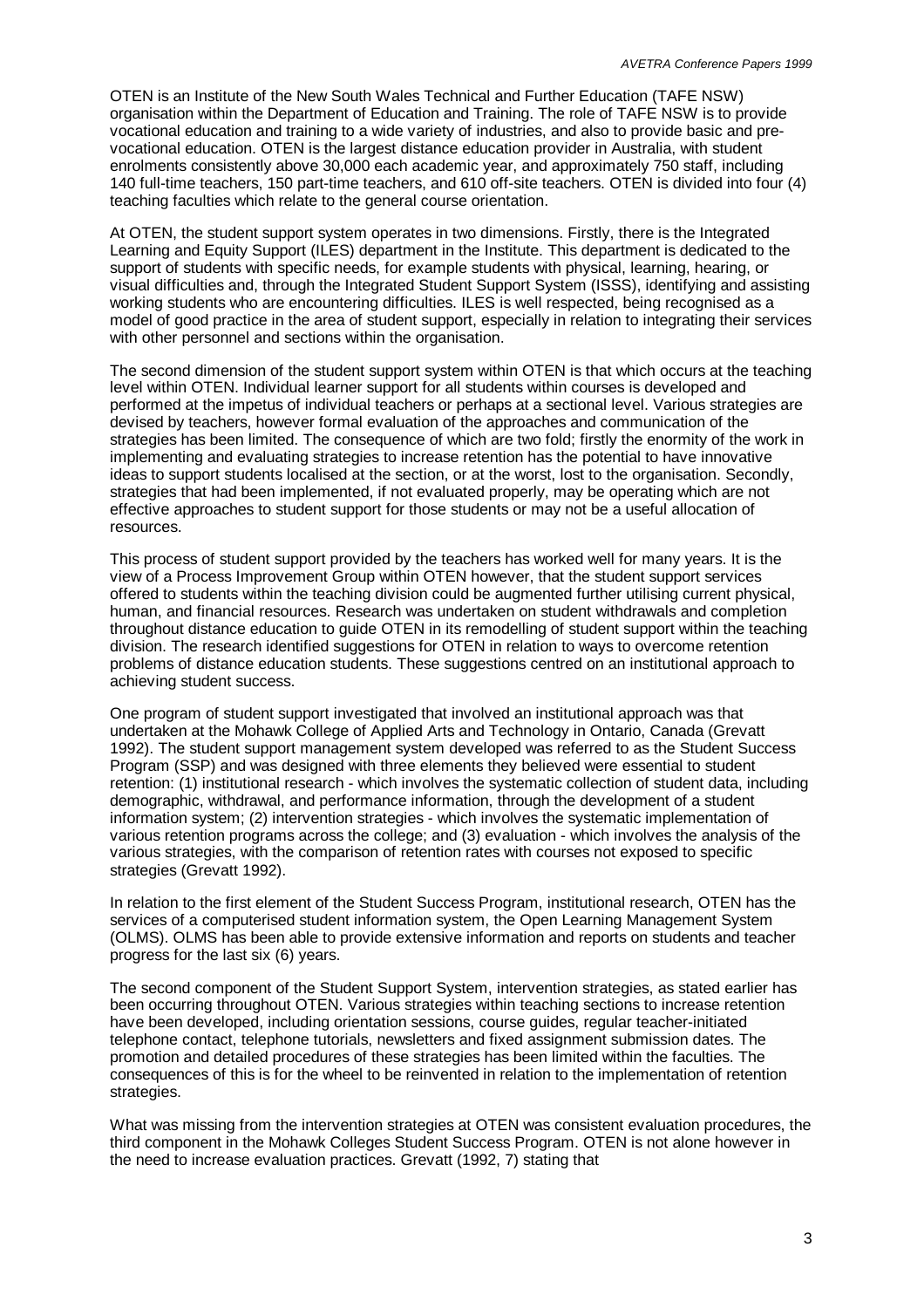Every college no doubt uses various strategies to enhance student retention in their programs. Where many colleges are weak however is in the area of student research and/or evaluation of their strategies.

Martinez & Munday (1998) in the Further Education Development Agency (FEDA) Report concur, asserting that far more attention needs to be paid to the analysis, interpretation and research within colleges.

The Mohawk Colleges' system of student support is coordinated from the Office of Student Success, which maintains a full-time coordinator, part-time statistician, and part-time research assistant. (Grevatt 1992). The coordinator for Student Success liases with the Consultative Team for Student Success. This team involves a group of volunteers from throughout the college, including faculty, support and administrative staff, who assist in the implementation and coordination of strategies.

This management structure suited Mohawk Colleges' particular circumstances, which includes a student base of 7,500 students. However, as Sewart (1993) pointed out, an institutions particular style of student support is not transferable to another institution, especially between different countries. He believed that an institution's student support system needs to be: constructed in the context of the almost infinite needs of the clients; dependent on the educational ethos of the region and the institution; dependent on the dispersal of the student body, elements of resource and the curriculum or product of the course production subsystem; and dependent on the generic differences in the student body which it has been set up to serve (Sewart 1993, 11). Sewart (1993) acknowledged though, that the principles underlying the construction of a student support system could be utilised. It was the principle of evaluation, highlighted in the Mohawk College's system, which OTEN would utilise more consistently in its revamp of the student support system provided within the teaching faculties.

## **Student Learning Management**

Designing the new approach to the student support system within the teaching faculties of OTEN needed to incorporate a consistent approach to the principle of evaluation. A Process Improvement Group within OTEN viewed that this goal would be best met by having a coordinating role exist within each teaching faculty. These coordinators are termed the Student Learning Manager. They report directly to the Faculty Manager and are coordinated by the Integrated Learning & Equity Support Manager.

The role and responsibilities of the Student Learning Manager since its implementation in 1997 has been evolving. The position currently involves researching various retention strategies and coordinating the implementation and evaluation of these strategies within each faculty. This involves liaison with both teaching and administrative staff to facilitate the identification of appropriate courses and implementation of the strategies. Emphasis is placed on the communication of the success or failure of strategies between the faculty Student Learning Managers, with management and staff so as to inform discussion and assist with policy making.

As time progresses it is envisaged that the role will also include: (1) the formalisation of policy and procedures relating to successful strategies for wider implementation within the Institute; (2) longitudinal studies; and (3) differentiation of strategies based on the course, subject, and/or qualification level. The later two roles being identified by Martinez & Munday (1998) in the FEDA Report as in need of research in relation to drop-out and persistence in educational institutions.

Assessing the success of the Student Learning Management position as a student support service has been on the basis of increasing persistence (measured in terms of working and completion rates at OTEN) within the courses where strategies have been trialed and overall in the faculties. Utilising quantifiable student success rates as the method of assessment is supported by Roberts (1984) who believes that the effectiveness of student support systems will be shown in the reduction of the early drop-out phenomenon. Sewart (1993) agreed believing that the success or failure of student support methods would be through the use of student success rates as the performance indicator.

OTEN's computerised student information system OLMS is utilised to garner reports on student working and completion rates. Comparisons are made within courses with the students not exposed to the strategy to those who had, comparisons are also made against previous years working and completion rates. Based on current measures available on student working rates the Student Learning Management position has been successful, especially in relation to gains made on courses where specific strategies have been tried. For example, the courses which have had students exposed to Orientation sessions followed by faculty-initiated telephone contact have seen a three-fold increase in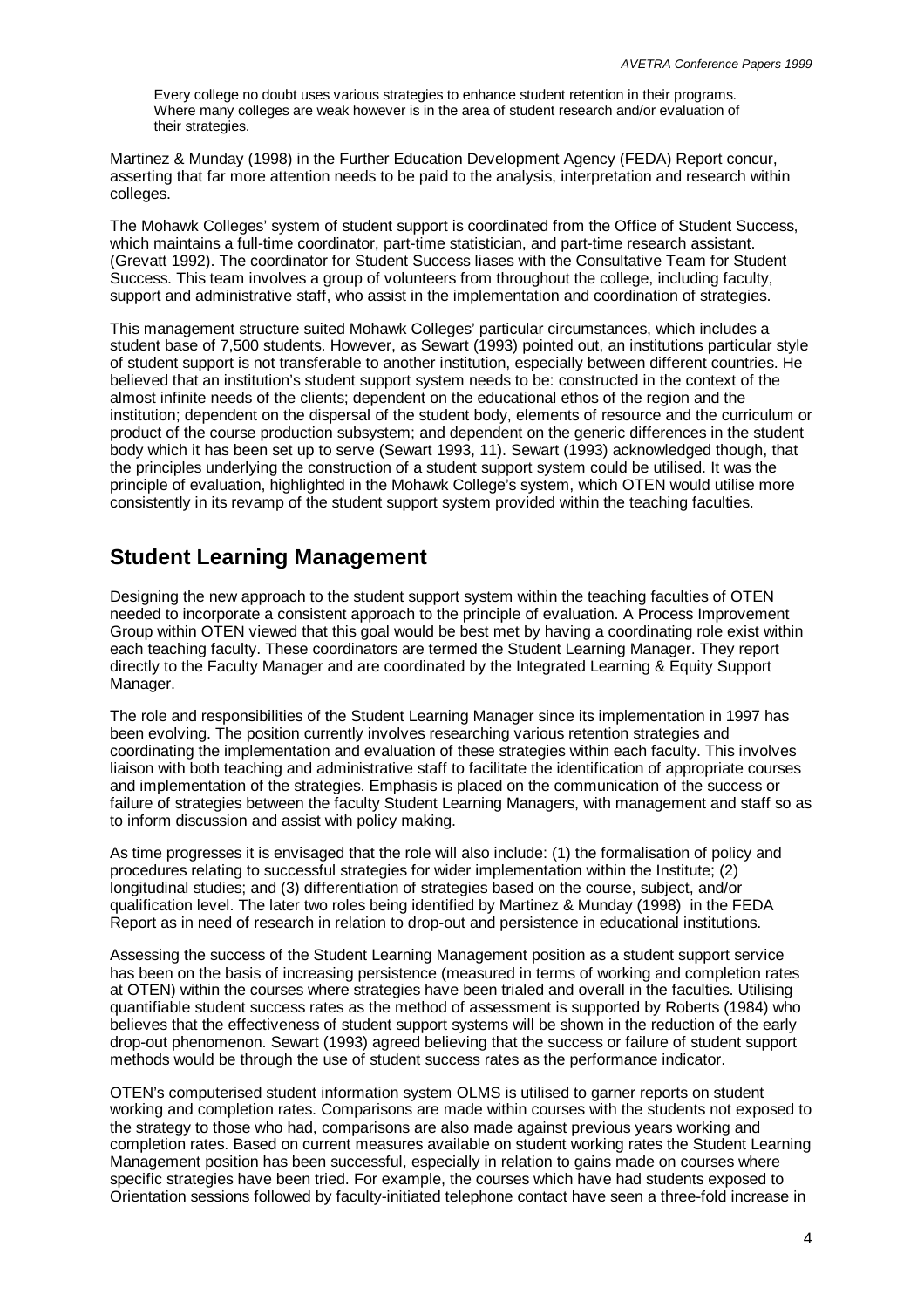student working rates. Other strategies that have been implemented include faculty-initiated telephone contact, non-working students being sent postcards and letters, introductory video to OTEN, virtual tour of OTEN on disk, industry newsletters, and faculty guides.

#### **Concluding Comments**

As identified by Roberts (1984) distance education institutions vary considerably in operations, as such, procedures which may suit one particular college will not be appropriate for another. It may be that the system of student support established at OTEN in the form of appointing Student Learning Managers to each faculty may not be appropriate to any other institution. However, ensuring that the principle of evaluation is included in any student support system, especially in these times of economic constraint on educational institutions, would seem prudent.

What OTEN has attempted in appointing Student Learning Managers is to achieve a balance between the teacher's, student's and management's needs in relation to student support. At the teaching level, the Student Learning Manager's role has facilitated increased support of teachers in their implementation of retention strategies and the sharing of this knowledge with other teachers throughout the college. It has also seen the increased awareness of retention strategies with all staff and the importance of increasing working and completion rates. This achievement alone is important for OTEN. At the student level, the position has facilitated the trial of various strategies, which have been effective in helping students achieve their educational goals. The exploration of retention strategies has facilitated a greater level of customer service to our clients, the students. Finally, the increased emphasis on the research and evaluation processes is effective, especially for OTEN students, as it allows for the assessment of appropriate support strategies, and evaluates the impact of these strategies on working rates. This research and evaluation inclusive approach to student support assists in an effective use of resources, which is favourable to management.

The Student Learning Management position success in finding a balance between the needs of teachers, students and management will be evaluated in July 1999. It is at this time that management will determine the future of the position in the organisational structure, and if it continues the formalisation of the roles and responsibilities of the position. Regardless of the outcome of this evaluation it is my opinion that the position has been successful in increasing OTEN's awareness of the necessary role of evaluation in any future student support system.

#### **REFERENCES**

- Cropley, A and Kahl, T 1983 Distance education and distance learning: some psychological considerations. *Distance Education*, 4(1), 27-39.
- Grevatt, W 1992 Student Success Program (Eric Document Reproduction Service No. ED 367396).
- Hezel, R. T and Dirr, P 1990 *Understanding Distance Education: Identifying Barriers to College Attendance.* Washington. D.C.: Annenber/CPB Project. (ED 340 355).

Lentell, H 1994 Why is it so hard to hear the tutor in distance education? *Open Learning,* November, 49-52. Martinez, P and Munday, F 1998 *9000 Voices: Student persistence and drop-out in further education* Further

- Education Development Agency Report, 2(7). Open Forum, http://www.open-forum.co.uk/main/profiles/a\_1au02.htm, 15/10/98.
- Potter, G 1983 The Potential use of the Telephone as an Institutional device in External Studies. *Distance Education*, 4(1), 95-107.
- Powell, R 1991 *Success and persistence at two Open Universities*, Centre for Distance Education, Athabasca University.
- Rekkedal, T 1985 Introducing the personal tutor/counsellor in the system of distance education*. The Journal of Correspondence Education*, 2.
- Scales, K 1984 A Study of the Relationship between telephone contact and Persistence, *Journal of Distance Education*, 5(2), 267-76.
- Sewart, D 1993 Student Support systems in distance education. *Open Learning*, 8(3), 3-12.
- Sweet, R 1986 Student dropout in distance education: An application of Tinto's model. *International Journal of Distance Education,* 7(2), 201-213.
- Towles, Ellis, and Spencer 1993 Student Persistence in a Distance Education Program: The Effect of Faculty Initiated Contact, Paper presented at the *33rd Annual Forum of the Association for Institutional Research* (ED 360 931).

Wilkens, P 1997, *School of the Air*, http://www.wilmap.com.au, 15/10/98.